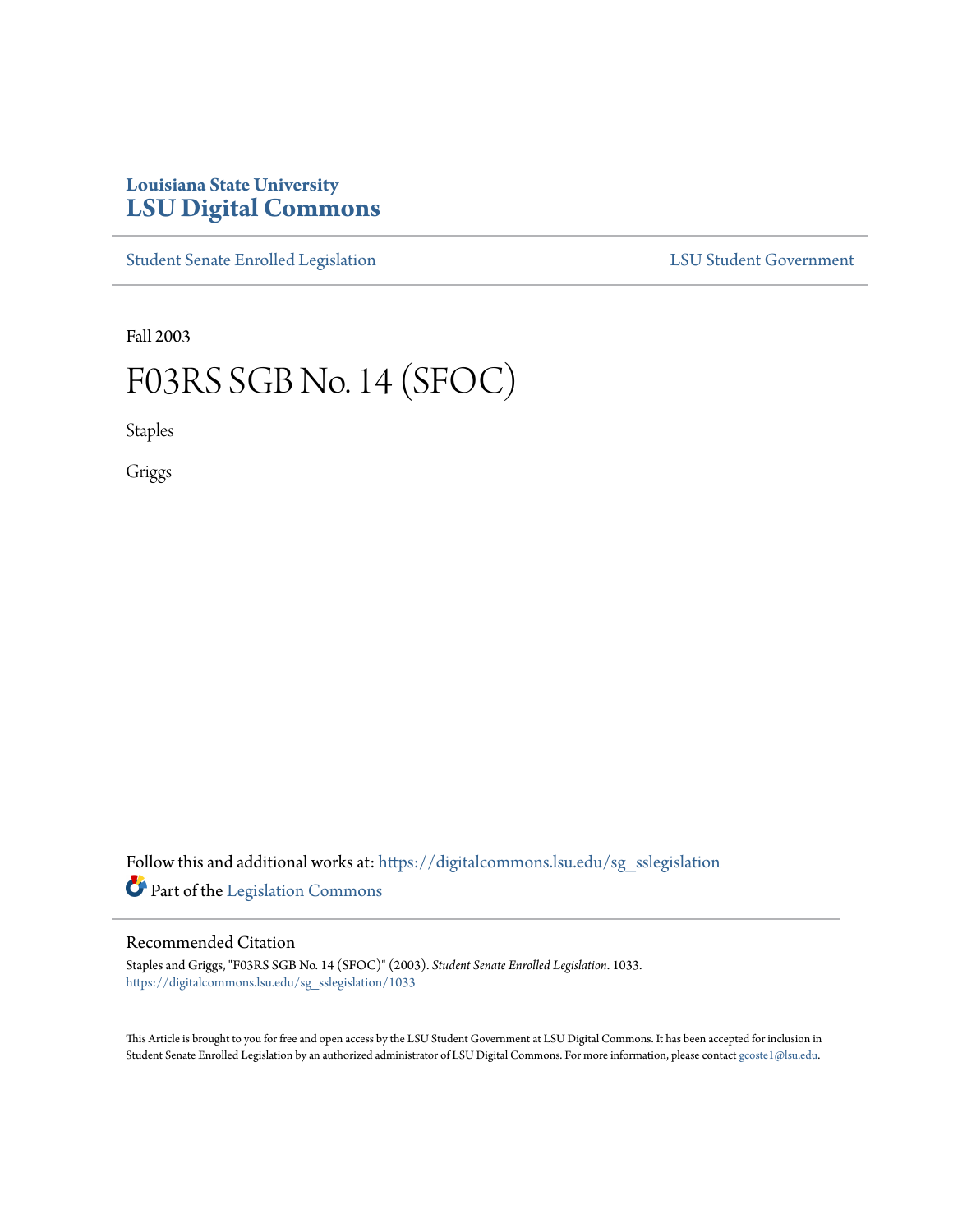**STUDENT GOVERNMENT FINAL**

LOUISIANA STATE UNIVERSITY

#### **STUDENT SENATE 19 NOVEMBER 2003 SGB NO. 14 BY: SENATORS STAPLES & GRIGGS**

### A BILL

- TO AMEND ARTICLE IX, SECTION 3 OF THE LSU A&M STUDENT GOVERNMENT BYLAWS TO RESTRUCTURE THE STUDENT FEE OVERSIGHT COMMITTEE.
- **PARAGRAPH 1:** WHEREAS, STUDENT GOVERNMENT IS CONSTANTLY GROWING AND EVOLVING, AND
- PARAGRAPH 2: WHEREAS, THE STUDENT FEE OVERSIGHT COMMITTEE SHOULD BE RESTRUCTURED TO ACCOMMODATE THIS GROWTH, AND
- PARAGRAPH 3: WHEREAS, WE, THE LSU A&M STUDENT SENATE, MUST DEMAND MORE FROM OUR COMMITTEES, AND
- **PARAGRAPH 4:** WHEREAS, THE STUDENT FEE OVERSIGHT COMMITTEE WOULD FUNCTION MORE EFFICIENTLY IF ALLOWED PROXIES, AND
- PARAGRAPH 5: WHEREAS, ARTICLE IX, SECTION 3 A., AND ARTICLE IX, SECTION 3 B. NOW READS, RESPECTIVELY:

ARTICLE IX, SECTION 3 A. PROXIES WILL NOT BE ALLOWED TO THE COMMITTEE.

ARTICLE IX, SECTION 3 B. FOUR (4) ABSENCES FROM REGULARLY SCHEDULED OR SPECIAL MEETINGS OF THE STUDENT FEE TASK FORCE SHALL BE GROUNDS FOR REMOVAL BY THE CHAIR OF THE COMMITTEE.

PARAGRAPH 6: THEREFORE, THE LSU A&M STUDENT SENATE DOES HEREBY AMEND ARTICLE IX, SECTION 3 A., AND ARTICLE IX, SECTION 3 B. OF THE LSU A&M STUDENT GOVERNMENT BYLAWS TO READ, RESPECTIVELY:

> ARTICLE IX, SECTION 3 A. PROXIES WILL BE ALLOWED TO THE COMMITTEE, AND MUST BE RECORDED BY THE APPOINTED SECRETARY.

ARTICLE IX, SECTION 3 B. THREE (3) ABSENCES FROM REGULARLY SCHEDULED OR SPECIAL MEETINGS OF THE STUDENT FEE OVERSIGHT COMMITTEE SHALL BE GROUNDS FOR REMOVAL BY THE CHAIR OF THE COMMITTEE.